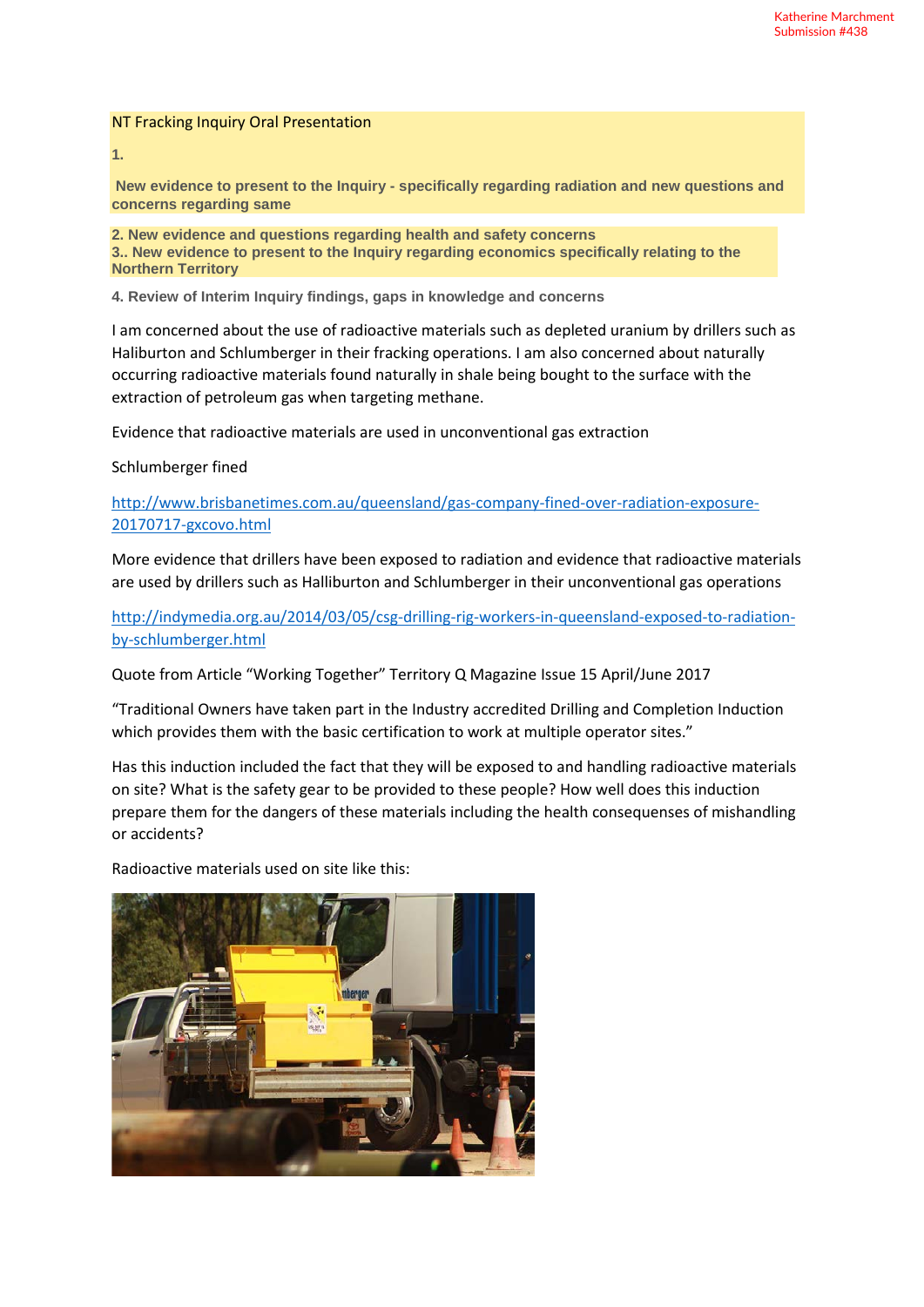# Photo supplied John Jenkyn

Or for well logging – like this:



Photo supplied John Jenkyn

License for Halliburton to use depleted uranium for industrial purposes

<https://www.nrc.gov/docs/ML0322/ML032240150.pdf>

Haliburton has about 100 patents for using depleted uranium for their perf guns used in fracking

[https://www.google.com.au/search?num=50&hl=en&tbm=pts&q=%22depleted+uranium%22+%22p](https://www.google.com.au/search?num=50&hl=en&tbm=pts&q=%22depleted+uranium%22+%22perf%7Cperforation%7Cperforating+gun%22&gws_rd=cr&ei=fwKAWZ7tEMaa8wX9xpiIAg) [erf%7Cperforation%7Cperforating+gun%22&gws\\_rd=cr&ei=fwKAWZ7tEMaa8wX9xpiIAg](https://www.google.com.au/search?num=50&hl=en&tbm=pts&q=%22depleted+uranium%22+%22perf%7Cperforation%7Cperforating+gun%22&gws_rd=cr&ei=fwKAWZ7tEMaa8wX9xpiIAg)

The Australian Government is also well aware that radioactive materials are used in the unconventional gas industry and the following was directly copied from the ARPANSA website before all pages relating to these regulations were pulled.

According to the Australian Radiation Protection and Nuclear Safety Agency (ARPANSA) document, the National Directory for Radiation Protection,

(4) the requirements for bore hole logging or well logging include: the licence must require the licensee to comply with the ARPANSA/NOHSC Standard for limiting occupational exposure to ionizing radiation RPS1 (2002); the licence must require the licensee to comply with the Code of Practice for the Safe Use of Sealed Radioactive Sources in Borehole Logging (1989); and the licence must require the licensee to ensure the direct supervision of any field site while radioactive sources or radiation apparatus are in use, to ensure that unauthorised persons do not enter the site (5)

Natural radio active elements in shale gas: Peer reviewed paper: Radon in Natural Gas from Marcellus Shale By Marvin Resnikoff, Radioactive Waste Management Associates

<https://www.nirs.org/wp-content/uploads/radiation/radonmarcellus.pdf>

You tube with Geiger counter showing that shale naturally contains radioactive elements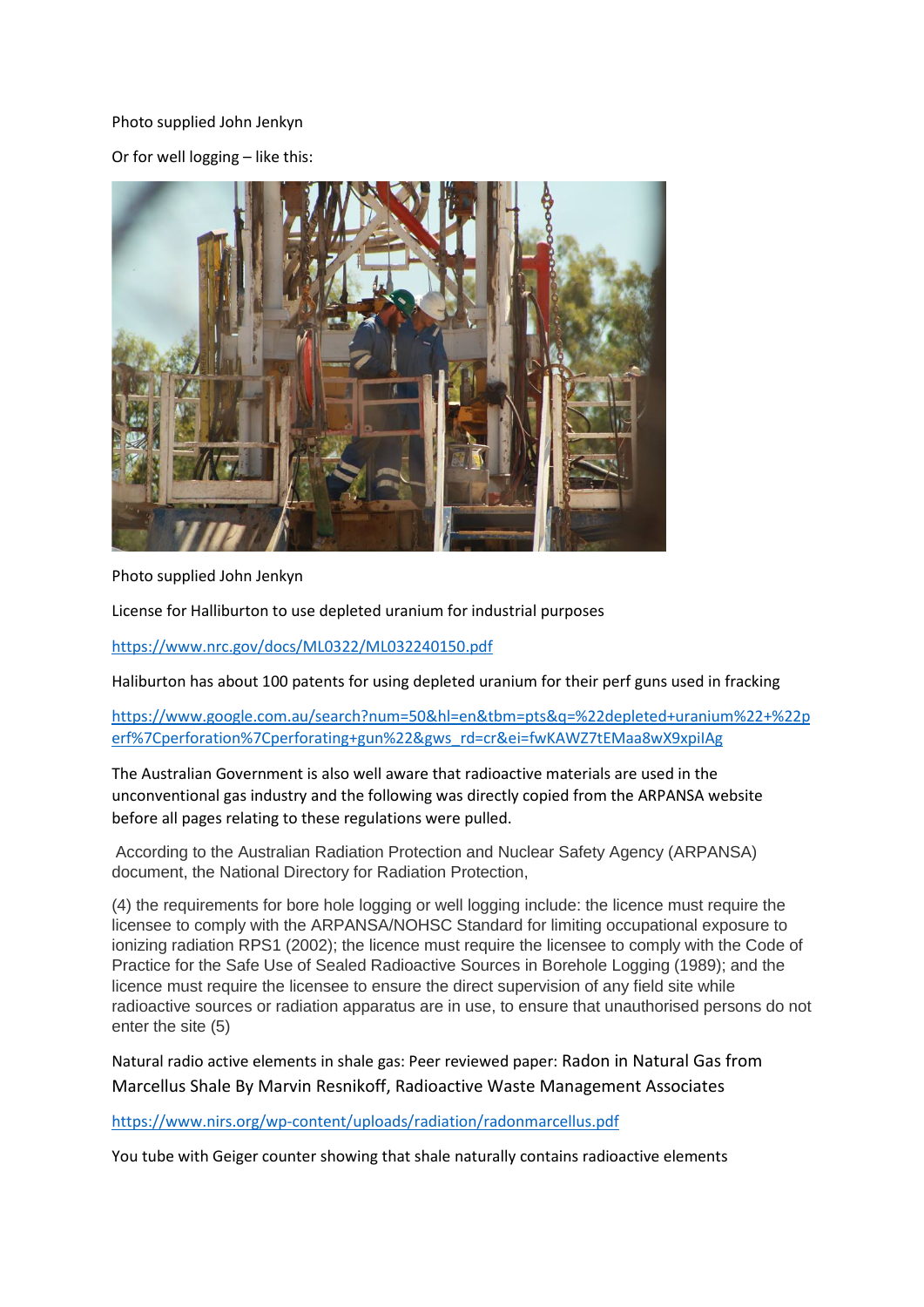# Unattended box of Cs137 found in the Pilliga Forest 2013



You tube shows naturally occurring radio active elements (NORMS) in Shale

[https://www.youtube.com/watch?v=vwVc9\\_ZR-TA](https://www.youtube.com/watch?v=vwVc9_ZR-TA)

How radioactive are the drill cuttings? Are they tested?

So what is in frack waste and what do they do with it? Here is a possibility: [https://www.ecowatch.com/duke-study-rivers-contaminated-with-radium-and-lead-from](https://www.ecowatch.com/duke-study-rivers-contaminated-with-radium-and-lead-from-thousands-of--1891128813.html)[thousands-of--1891128813.html](https://www.ecowatch.com/duke-study-rivers-contaminated-with-radium-and-lead-from-thousands-of--1891128813.html)

So how did this man get weapons grade uranium in his water? – he shows pre and post fracking testing of his water:<https://www.youtube.com/watch?v=uyZtL6KId3A> and his testimony to the EPA scientific review board[: https://www.youtube.com/watch?v=vNjJvTjtzPU](https://www.youtube.com/watch?v=vNjJvTjtzPU)

# [http://epubs.scu.edu.au/esm\\_pubs/1693/](http://epubs.scu.edu.au/esm_pubs/1693/)

David and Brian Monk have filmed Geiger counter readings of radioactive produced water sprayed onto roads in Queensland. They may provide this video evidence on request but given their personal experience, they have developed a deep mistrust of government funded investigations. John Jenkyn would also be able to provide video evidence on request. In my last submission I provided these contact details for John Jenkyn as he provided much of the photographic evidence I submitted. Lock the Gate also provided contact details for these impacted people. Did the panel in their search for evidence in Queensland contact or visit Brian and John at any time during their visit to confirm this evidence? Was there any Geiger counter readings made around any of the infrastructure? Were any methane readings taken or provided to the panel while they were in Queensland? Lead in the water was a big issue in my last submission and I was asked to provide more evidence which I did. Did the Panel follow up on this issue while they were in Queensland and have any lead testing done or view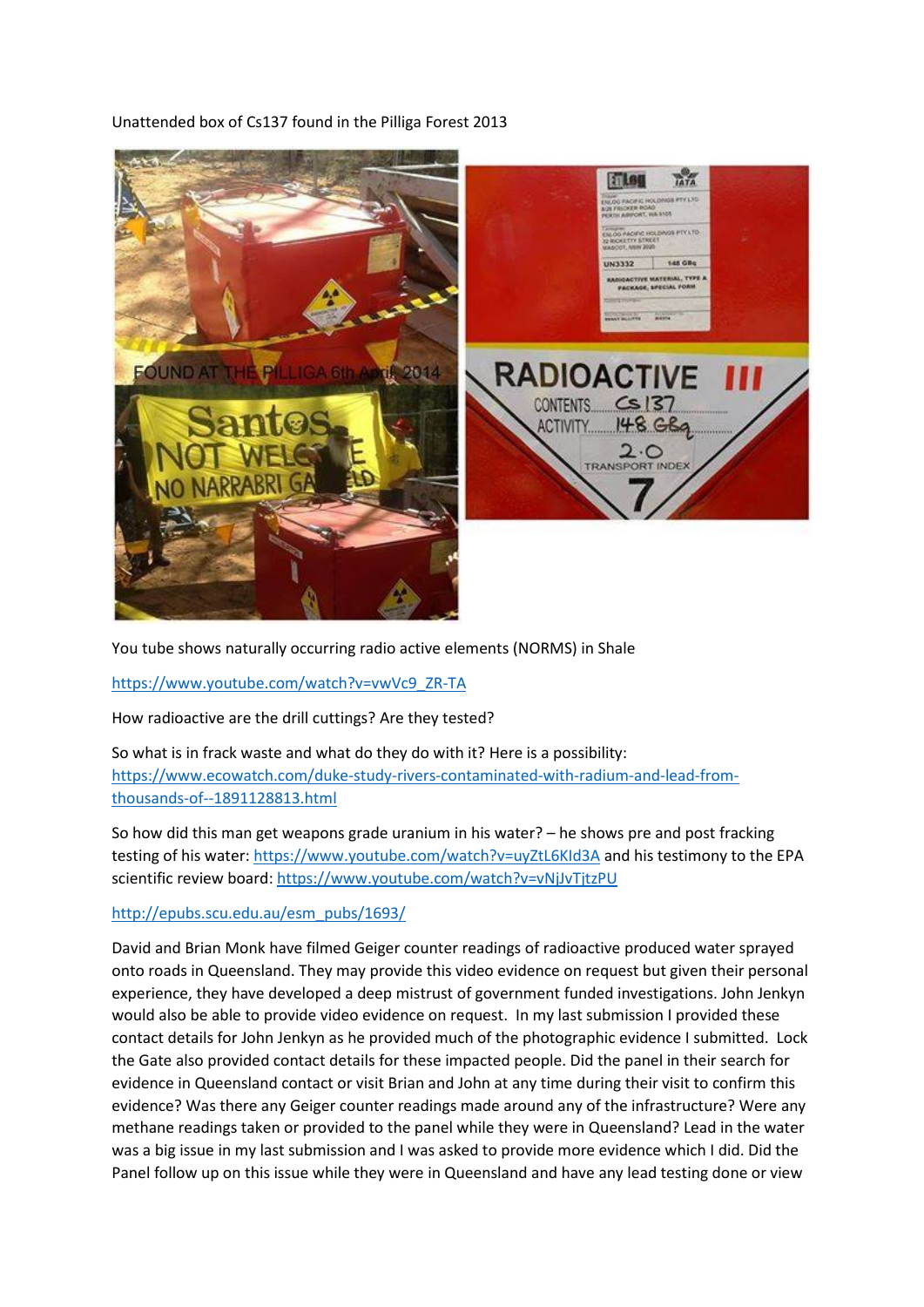results from any lead testing of water sources near flares or other gas industry infrastructure to check the veracity of the evidence that I provided? To check the veracity of APPEA statements that there is no radiation or lead emitted from their operations?

An APPEA spokesperson I talked to at the Darwin Show told me that the lead found in rainwater tanks in Queensland was from the tanks themselves. The photographic evidence of John Jenkyn's rainwater tank I provided the Inquiry clearly shows that the tank is plastic not metal and has a corrosive substance over it that appears to have come from the air with the rain. It is a plastic tank similar to millions of tanks used around Australia. I drank water for years from similar, yet there have been no recordings or complaints of lead in these tanks in other parts of Australia where there is not a gas industry present and operating. When I pointed out to the APPEA rep that the tank was plastic, his response was to let me know that it is a petroleum product then he grinned like a loon over this very serious health issue thinking he had somehow scored a point. I have no idea how the fact that John uses petroleum products including rainwater tanks along with everyone else in Australia, somehow disproves that the lead in his rainwater tank is most likely caused gas industry operations such as flaring near his home.

The gas onshore gas industry is drilling for the petroleum product of methane gas. That is why they are subject to petroleum regulations.

It has been well publicised since I was a kid that petroleum gases naturally contain lead and that this is toxic to human health. This is why there was a huge national campaign in the seventies to convert all motor vehicles to unleaded fuel because this toxin in exhaust (petroleum gas) emissions was causing health problems particularly in urban areas. It also became compulsory for smoke stacks to have scrubbers and other technology so that lead and other toxins were not emitted straight into the air.

From what I have seen in Queensland, there is no filters or other technology used on the wells or flares or vents. It looks to me like the unprocessed petroleum gases are vented and flared straight into the air. Can the panel please verify this as I am not an expert in gasfield infrastructure and can only give personal observations based on a naked eye view? Also, I asked the question of the panel in my last presentation that I wanted to know what gases were evaporating off holding ponds. Has the panel made any further investigations in respect to this given that I made some serious allegations as to the harm these ponds were causing to wildlife and humans?

How is it that the gas industry can claim that their activities can be done safely and that they have safe emissions levels when:

1. The toxicity of the unprocessed petroleum gas they are extracting has been well documented as dangerous to human health, highly flammable and dangerous to handle. This gas is known to contain BTEX, Nitrous Oxides, Sulphur Dioxide, Formaldehyde and other toxic elements as well as methane. Shales are known to contain radioactive substances. Where does all this stuff disappear to when they extract the gas which they then process into pure methane to export? It was safely trapped under ground, so when the petroleum gas is extracted what happens to all the unwanted toxins? Do they pollute the air perhaps and make their way into rainclouds and subsequently show up in peoples rainwater tanks and surface drinking water sources? Does the gas industry capture these toxic gases? From my conversations with Santos and APPEA reps they refuse to admit that these toxins even exist. Even though my main source of information on the types of gases that are emitted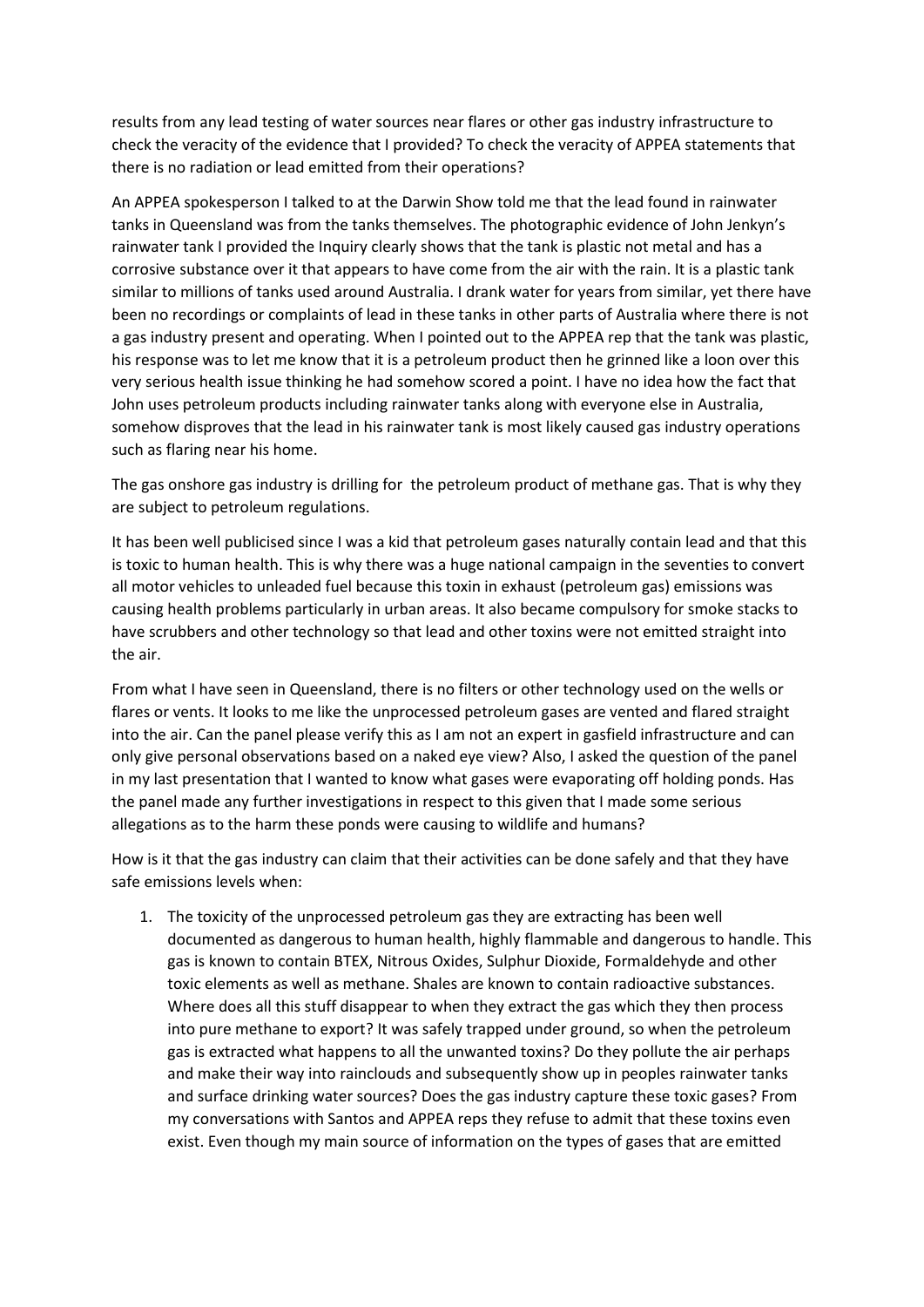from petroleum gas apart from the methane which is their target is from gas company declarations to the National Pollutants Inventory.

- 2. They are punching straight through our water table to extract toxic petroleum gas. How does a few layers of cement guarantee well integrity for the next few thousand years? By drilling they have created a pathway for migration which is a risk in itself without the added risk to well integrity through fracking the well a number of times over the productive cycle of the well. What is the risk of these extra layers of cement creating a much larger surface area for a migration pathway than the smaller surface area of just a drill hole with one cement layer?
- 3. They are using toxic chemicals in their frack fluids. The produced water from this process is supposed to be put into storage as it is considered to dangerous to be released straight into the environment - so how does the toxicity suddenly disappear when these elements evaporate into the air to be breathed in by humans and animals?

Given the evidence of harm from Queensland, has the panel made an effort to procure any readings of radiation and methane near current wells and gas infrastructure in the Northern Territory? Has water near flares and other infrastructure been tested for higher than usual concentrations of lead? What information has been provided to the panel by the gas companies who have already drilled wells in the Northern Territory with respect to these emissions? Does the Inquiry intend to make a recommendation to include this testing in any proposed regulations?

I would like to make a comment on statements made by others to this Inquiry that "there is plenty of gas in Queensland so we don't need to drill in the NT" or that it is "Too late for Queensland". Statements of this not in my backyard nature highlight that people know that this industry causes harm where it operates and are afraid of these impacts. This type of statements also gives the onshore gas industry a free pass to keep committing harm elsewhere. It is the people of Queensland who have provided much of the evidence and presented a compelling case for this Industry to be banned in the Northern Territory and in doing so also make a compelling case for the onshore gas industry to be banned in Queensland as well. It is people in Queensland who are living in the Sacrifice Zones for this industry, suffering harm and providing evidence of that harm to this Inquiry. I would like to remind people that although our states are governed differently due to lines ruled on a map, in the real world, water, air and wildlife don't adhere to imaginary human borders. Drilling in the GAB not only affects Queensland, it also affects other states that use the Great Artesian Basin as their water source. My friends and family are no less important to me because they live in a different state and after their efforts to help others facing the threat of fracking do not deserve to live in a sacrifice zone so that other areas of Australia can be gasfield free.

This evidence of harm has been studied in detail by the Panel. I think the individuals conducting this inquiry need to do the right thing and act on the evidence of harm that has come to light through this Inquiry after this Inquiry has finished to open an investigation into the business practices of this industry and their conduct in the places they operate and bring forward charges against individuals responsible where they have caused harm.

### Evidence of Harm Jordan Processing Plant:

[https://www.facebook.com/photo.php?fbid=198411664013378&set=pcb.198412044013340&type=](https://www.facebook.com/photo.php?fbid=198411664013378&set=pcb.198412044013340&type=3) [3](https://www.facebook.com/photo.php?fbid=198411664013378&set=pcb.198412044013340&type=3)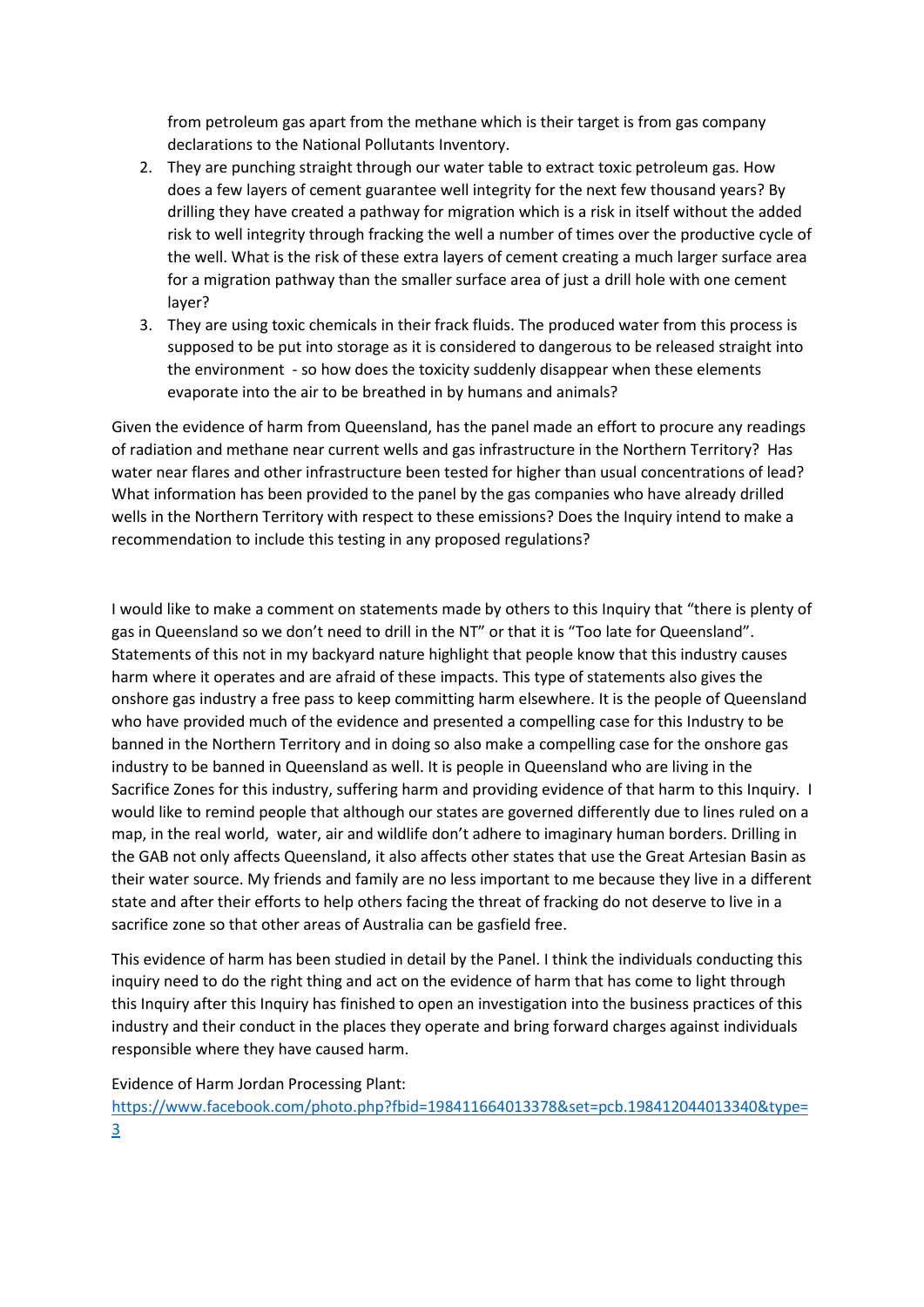More Evidence of harm – Jordan Processing Plant – Kogan Qld National Pollutants Inventory 2015/16 self reported. Note not all emissions have been measured/ counted. However, a quick perusal of these self reported emissions show 230,000kg carbon monoxide, 11,000kg formaldehyde, and 32,000 kg VOCs all of which carry substantial health risks and proof of harm. What are the likely emissions and health risks of the Inpex processing facility in Darwin when it cranks up at the end of the year? If this facility processes fracked gas?

| <b>Australian Government</b><br><b>Department of the Environment and Energy</b>                                 |                        |                      |                   |                   |               | <b>National Po</b> |
|-----------------------------------------------------------------------------------------------------------------|------------------------|----------------------|-------------------|-------------------|---------------|--------------------|
| You are here: NPI Home » NPI data » Search NPI data » Search by Map » Jordan CPP                                |                        |                      |                   |                   |               |                    |
| <b>Transfers</b><br><b>Summary</b><br><b>Emissions</b>                                                          | <b>Download</b><br>Map |                      |                   |                   |               |                    |
| 2015/2016 report for QGC PTY LIMITED, Jordan CPP - Kogan, QLD<br>A list of Substances for an individual report. |                        |                      |                   |                   |               |                    |
| <b>Substance</b>                                                                                                | Air Total (kg)[1][2]   | Air Fugitive (kg)[1] | Air Point (kg)[1] | Land $(kq)^{[1]}$ | Water (kg)[1] | Total $(kq)^{[1]}$ |
| Arsenic & compounds                                                                                             | 9.9                    | 9.9                  |                   |                   |               | 9.9                |
| Beryllium & compounds                                                                                           | 0.49                   | 0.49                 |                   |                   |               | 0.49               |
| Cadmium & compounds                                                                                             | 0.58                   | 0.58                 |                   |                   |               | 0.58               |
| Carbon monoxide (6)                                                                                             | 230,000                | 1,800                | 230,000           |                   |               | 230,000            |
| Chromium (III) compounds (1)                                                                                    | 120                    | 120                  |                   |                   |               | 120                |
| Copper & compounds                                                                                              | 49                     | 49                   |                   |                   |               | 49                 |
| Fluoride compounds                                                                                              | 330                    | 330                  |                   |                   |               | 330                |
| Formaldehyde (methyl aldehyde) (i)                                                                              | 11,000                 |                      | 11,000            |                   |               | 11,000             |
| Lead & compounds                                                                                                | 58                     | 58                   |                   |                   |               | 58                 |
| Mercury & compounds (i)                                                                                         | 0.099                  | 0.099                |                   |                   |               | 0.099              |
| Nickel & compounds                                                                                              | 82                     | 82                   |                   |                   |               | 82                 |
| Oxides of Nitrogen                                                                                              | 290,000                | 1,200                | 290,000           |                   |               | 290,000            |
| Particulate Matter 10.0 um (1)                                                                                  | 780,000                | 780,000              | 7,200             |                   |               | 780,000            |
| Particulate Matter 2.5 um                                                                                       | 7,400                  | 350                  | 7.000             |                   |               | 7,400              |
| Polycyclic aromatic hydrocarbons (B[a]Peq)                                                                      | 0.091                  | 0.056                | 0.035             |                   |               | 0.091              |
| Sulfur dioxide (ii)                                                                                             | 180                    | 2.9                  | 180               |                   |               | 180                |
| Total Volatile Organic Compounds                                                                                | 32,000                 | 720                  | 32,000            |                   |               | 32,000             |

[2] Air Total = Air Point + Air Fugitive

# Evidence of impacts and risks of the CSG Industry Qld from Brian Monk – Kogan Qld

# [https://www.facebook.com/787752517955156/photos/pcb.918718478191892/918717268192013/](https://www.facebook.com/787752517955156/photos/pcb.918718478191892/918717268192013/?type=3) [?type=3](https://www.facebook.com/787752517955156/photos/pcb.918718478191892/918717268192013/?type=3)

What happens to the waste the shale gas industry generates? This is a question often asked yet I have not yet seen a definitive answer.

Here is one way the Petroleum Gas industry's toxic waste is disposed of in Queensland:

<https://www.facebook.com/100015336371626/videos/206700459851165/>

Is this safe or acceptable?

The interim report states that there is a low risk to human health because of remote locations. I believe that this is imposing a Southern densely populated perspective on the Northern Territory and does not take into account how our overall small population uses the country. It also is very much an assessment of health risk from a non indigenous perspective which I think inappropriate given that most of the people living in areas to be impacted by this industry are indigenous.

So because there are only a few people living on an outstation or a community that their health is not so important? They are drinking from the same water the frackers are using, hunting animals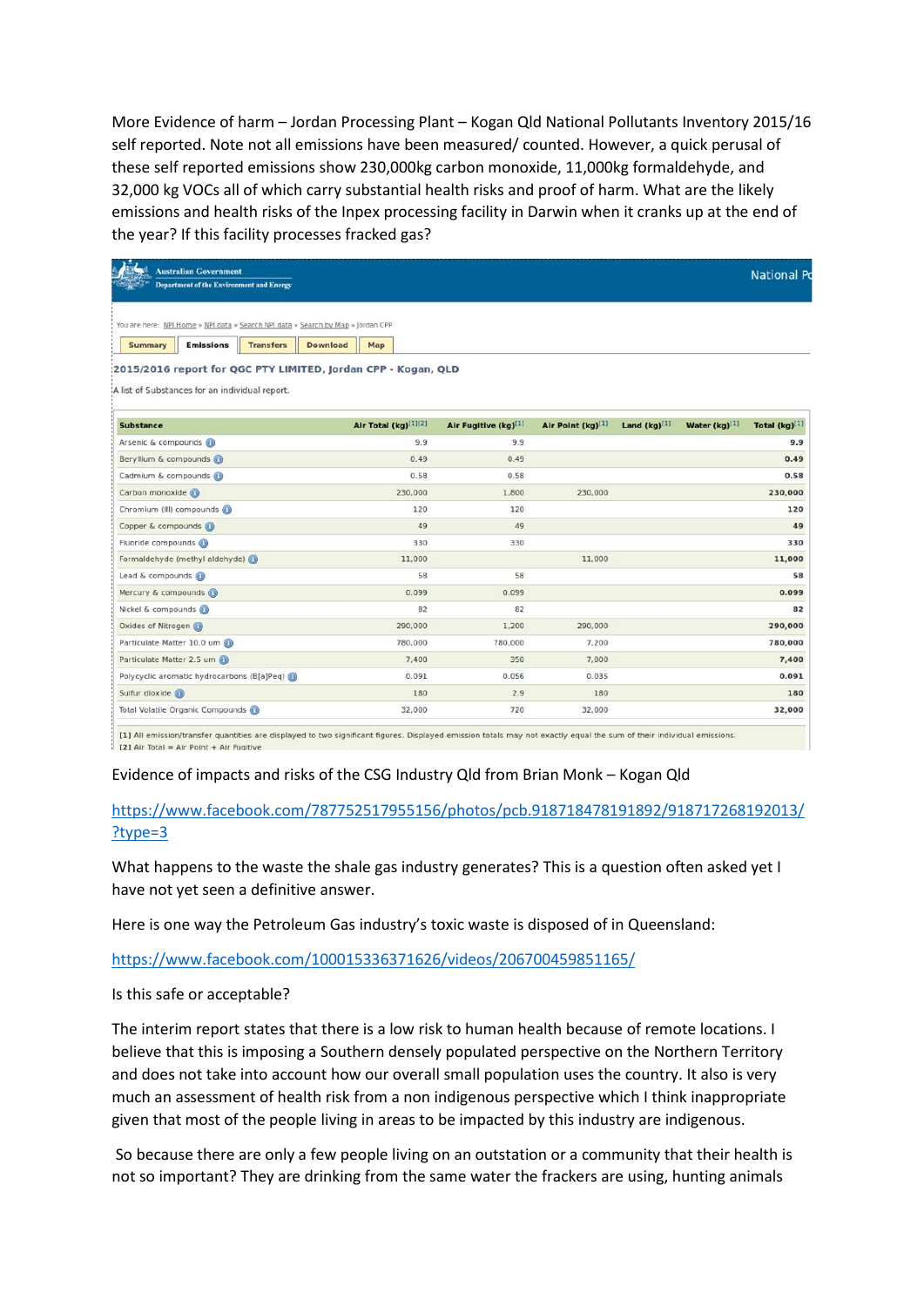and fishing and going about their business in the same areas where these operations are occurring. Pastoralists are running cattle for human consumption in this area. If you ever live in a remote area you will know that you roam over an extremely large area conducting your daily business, you don't just stick to the homestead. In urban areas humans have a much smaller area as regards the businesses they patronise and their work outside the home but still much larger than simply their place of residence. People in the NT take their boat up the river for days or weeks and still consider themselves to be in their home territory. Plenty of people get around conducting their business flying helicopters and they too still consider themselves to be at home given that their property covers hundreds of square kilometres. The different seasons beyond the non indigenous concept of wet and dry also determine where people may be on country at any given time. Aboriginal people map their seasons according to different food sources abundant at different times of the year and sometimes on their home country these sources are hundreds of kilometres apart. Pastoralists also set up stock camps in far apart places according to season. They might pick up their mail at Minyerri and according to govt be a resident there but may actually live most of the time much more remote.

When I look at the exploration drilling in the Northern Territory, it is in remote areas according to Southerners and to Gas Companies but may not be considered remote at all in local terms. Have you ever noticed how humans tend to spread out to fit the space when going from a smaller space to a larger one? The same applies on a macro level in the Northern Territory. If the general store is a few hundred km from the nearest recognised town, then that place is where locals that really are living remote "go into town" to collect their mail, pick up some fuel and socialise. In remote areas according to the CORE maps of the drilling most industry infrastructure remains close to existing roads and infrastructure such as, airstrips, water sources, fuel, communications and a general store. Because of the long distances in the NT, these places are used by a variety of so called non-residents as important rest stops to refuel. Even though Elliot has a small resident population it has always been a crucial rest stop for people travelling between Alice Springs and Darwin for indigenous and non indigenous alike. So someone may not be a resident of a place but that place may still be critically important to their survival and well being. For example I know of plenty of people that don't live in Ngukurr but still they travel and stay there every year for family holidays and reconnection to country. There is no exclusion zone around Ngukurr I notice.

These so called remote areas that the frackers are happy to use the existing infrastructure of are where they are because of their critical importance to residents survival. The services they provide and their location are far more important to the health and well being of locals than similar facilities in a more densely populated area. It can literally be a case of life and death. Yet this inquiry has rated the risks to health as low because of the small population density. The disruption caused by gas industry operations and gas personal and ecological damage in areas where peoples primary source of food is through hunting is actually far worse. Why is it considered less dangerous for kids to suffer from seizures and migraines and bleeding from all orifaces from exposure to this industry when they are hundreds of kilometres further away from medical care because there is less of them living in that area? No child should ever have to go through what I have seen children go through as a result of this industry and out of sight out of mind is not a good enough reason to determine the health impacts as low risk. I still fail to see why you are determining health risks based on population and distance rather than on actual toxicity to humans and animals.

I am also surprised with the Interim Report's finding of dilution being the solution to pollution Quote -"airborne, dust borne, and water borne contamination would be expected to undergo dilution as it spreads away from the site resulting in a lower potential for human exposure" Do the gas companies intend to set up an exclusion zone of 800 m around their wells then? What about their other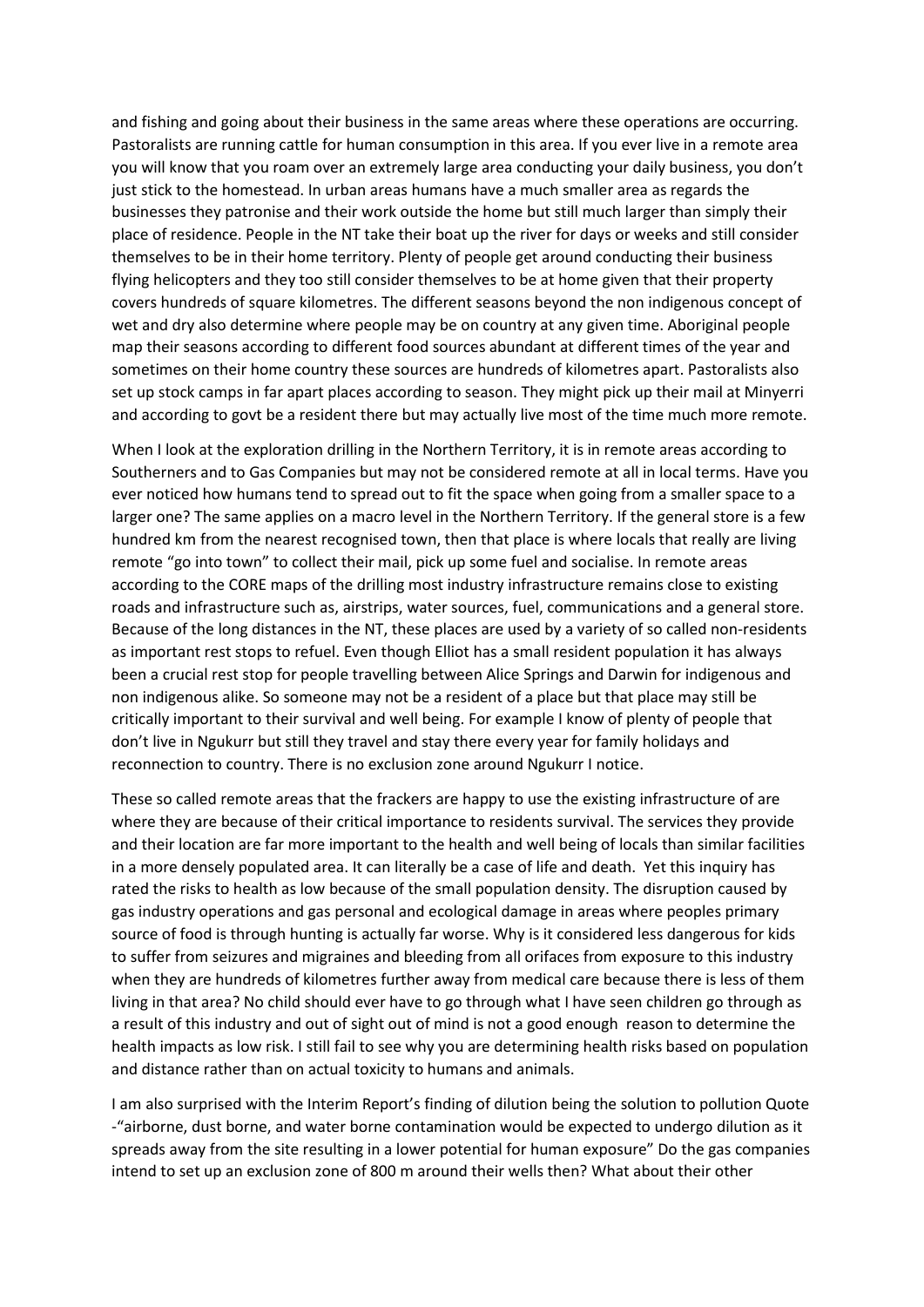infrastructure that impacts on health such as pipelines, ponds, compressor stations and high and low point vents? Where does this 800 meter figure come from? I personally know impacted people in Queensland that are affected by airborne pollution from flaring 10km away. The exclusion zone for the Linc disaster in Hopelands stretches 300km. Weeping eyes, sore throat, headaches, nosebleeds. And from contaminated water that comes from a source more than 800 meters away – rashes, water unusable and undrinkable. How does distance of surface infrastructure make a difference if the gas companies are using water and/or contaminating water from the same aquifers that the locals are using and drinking from? Also some of these airborne contaminants are so toxic as cause serious health problems at extremely low concentrations so how diluted do these pollutants have to be to be considered safe to humans? Is this measurable given the vagaries of wind flow and direction? What about contamination via the fish and roo and magpie geese that these people eat? What is the impact on climate which directly relates to human health from pumping pollutants into the air? Again it is the out of sight out of mind solution but I suggest that these emissions are no less toxic because they are happening in a remote area rather than an urban area.

The Beetaloo Basin as it is now called, like other areas rich in minerals and gas is also rich in wildlife and fishing and the best grazing country. Like Queensland and NSW where the richest gas resources are found on prime agricultural land. A lot people use this area for food and food production or just simply for their mental health.

Why has Coffey Services – a gas services company, won the tender to do the social impact study? I would like it explained why a company with no experience in the social and cultural life of remote aboriginal people likely to be most affected by this industry won this tender. I notice that they are being supported by Cross Cultural Connections to provide a framework to do this study, a company that does in fact have the necessary experience. Why didn't you just use CCC to do the whole thing given that that is their area of expertise? Using a gas services company for a social impact study appears to me to compromise the independence and integrity of this Inquiry.

On economics, I have looked internationally to see how the onshore gas industry operates. It appears to me that they come to town with promises of big money and that all you have to do is invest in this industry to get a slice of the pie. They flatter and seduce politicians and other leaders of the community with the promises of big money contracts from setting up gas services for them. They even offer to help these fools can get a deal with a major bank like Macquarie to offer favourable terms on loans to set up accommodation for workers or buy trucks etc. They stroke the egos of these people and lavish attention and luxury on them encouraging them to go into huge debt on the promise of a big money return. Once they have captured the politicians this way, it becomes easy for them to get these people to then use taxpayer money to invest in this industry that is going to make everyone rich. My reading of the NT budget 2017/2018 on what we have borrowed to invest in this industry and calculation of how much we have invested since 2008 highlights this scenario. So a whole heap of workers are bought in for construction and a few local jobs for good measure. Increased cash circulates in the economy, people are spending and things are looking good. Trouble is, it is like having a spree on your credit card. The actual return on investment doesn't add up. Inevitably this artificial boom turns to a bust within 10 years as they have taken as much gas as they can without having to pay tax because of the deductions they receive for exploration and drilling. They have drained the local economy of cash from suckers who invest in their scheme. They tend to move on very quickly before the bust bites too hard in the area and becomes too noticeable. This to me is why they are in such a hurry to get most of their operations out of Queensland and set up shop in the NT. The Queensland economy is going downhill fast. It is very similar to the way they moved from County to County in the USA, particularly in the Barnett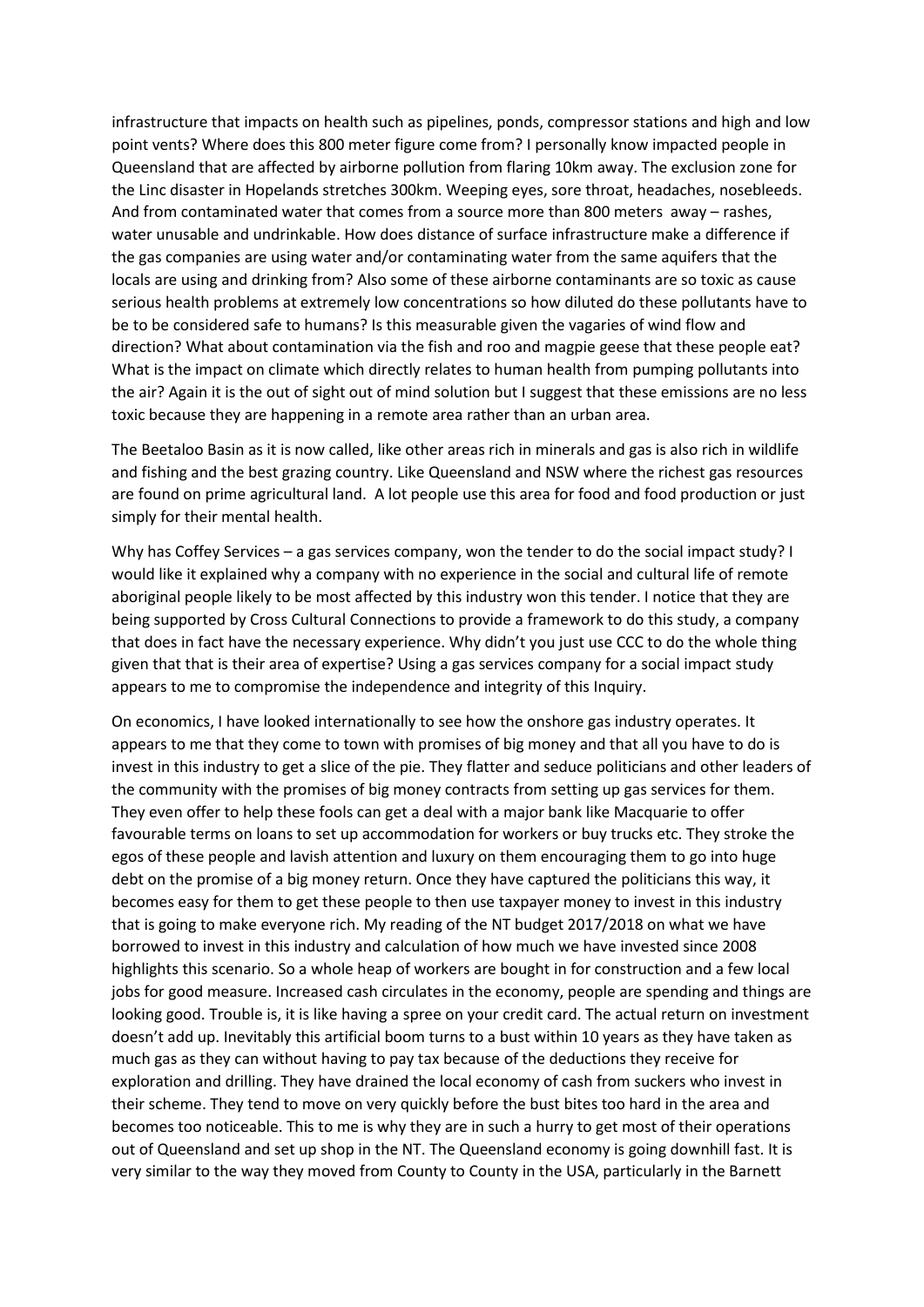Shale in Texas. What is the risk or likelihood that a number of our NT members of parliament and business people have been captured in this way?

Companies like Haliburton make obscene amounts of money from their profitable business model of stripping countries of their resources and cash and leaving behind a destroyed landscape. You only have to look at their operations including their reconstruction projects in Iraq. They get paid to drill whether gas is found or not. And if you look at their areas of expertise, it is in the manufacture and sale of nuclear weapons and disposal of nuclear waste. How handy is it for them that they have patents for the use of depleted uranium to conduct their fracking operations? The can sell the frack rods and charges, get paid for drilling and at the same time be paid for disposal of depleted uranium. And they are long gone by the time their nuclear contaminated gas wells stop producing.

I am also concerned that this Inquiry has given the tender to ACIL for the independent economic impact study. This company has been way off in its projected economic benefits of this industry previously as outlined in a recent submission by TAI as I recall. I think that is because their previous studies of this kind have been commissioned by APPEA and Santos. Another major client is the Australian Minerals Council. If their main work to date has been for the gas industry, how does this make them independent?

It looks like the Inquiry is asking HOW can the gas industry proceed, not SHOULD it proceed

Same as the Chief Scientist, CMC, ACCC & Senate inquiries ... the outcome is pre-determined by the Terms of Reference when the inquiry is set up

Straight up –If there is enough evidence to show that the risks cannot be mitigated will you recommend that fracking is banned in the NT?

#### Miss Cummings

"Preventing an industry from progressing based on some fairly dubious agendas"

My agenda includes concerns about pollution including problems with radiation, water pollution of ground and surface water and air pollution and the associated health problems.

My agenda includes concern that other land users needs become sub by the needs of the gas industry with resulting loss of income and loss of free enjoyment of the land

Economic benefits have a different meaning for a poorer person than it has for a richer person. Things that are free such as clean water, clean air, healthy environment, and healthy fish and animals that provide a main food source are more important to a person who has less money

## IDENTIFIED RISK – REGULATORY CAPTURE

Per Terms of Reference Items 1, 2, 3, 4a. 4b. 5. 6. and Methodology 2. 3. 5. 6.

Proof that the frackers are forcing the frack agenda on us against our will.

#### <http://www.science.gov.au/community/Documents/REPORT-SCAPA172001-CPAS-poll.pdf>

NT Fracking Inquiry per Terms of Reference is bound to investigate this identified risk: Thus the pecuniary interests of politicians in the Northern Territory Government that make the decision on whether fracking goes ahead in the Northern Territory ie the cabinet needs to be looked into very closely. That means [Michael Gunner,](https://www.facebook.com/FannieBay/?fref=mentions) [Ken Vowles : Member for Johnston,](https://www.facebook.com/KenVowlesJohnston/?fref=mentions) [Lauren Moss : Member for Casuarina,](https://www.facebook.com/moss4casuarina/?fref=mentions)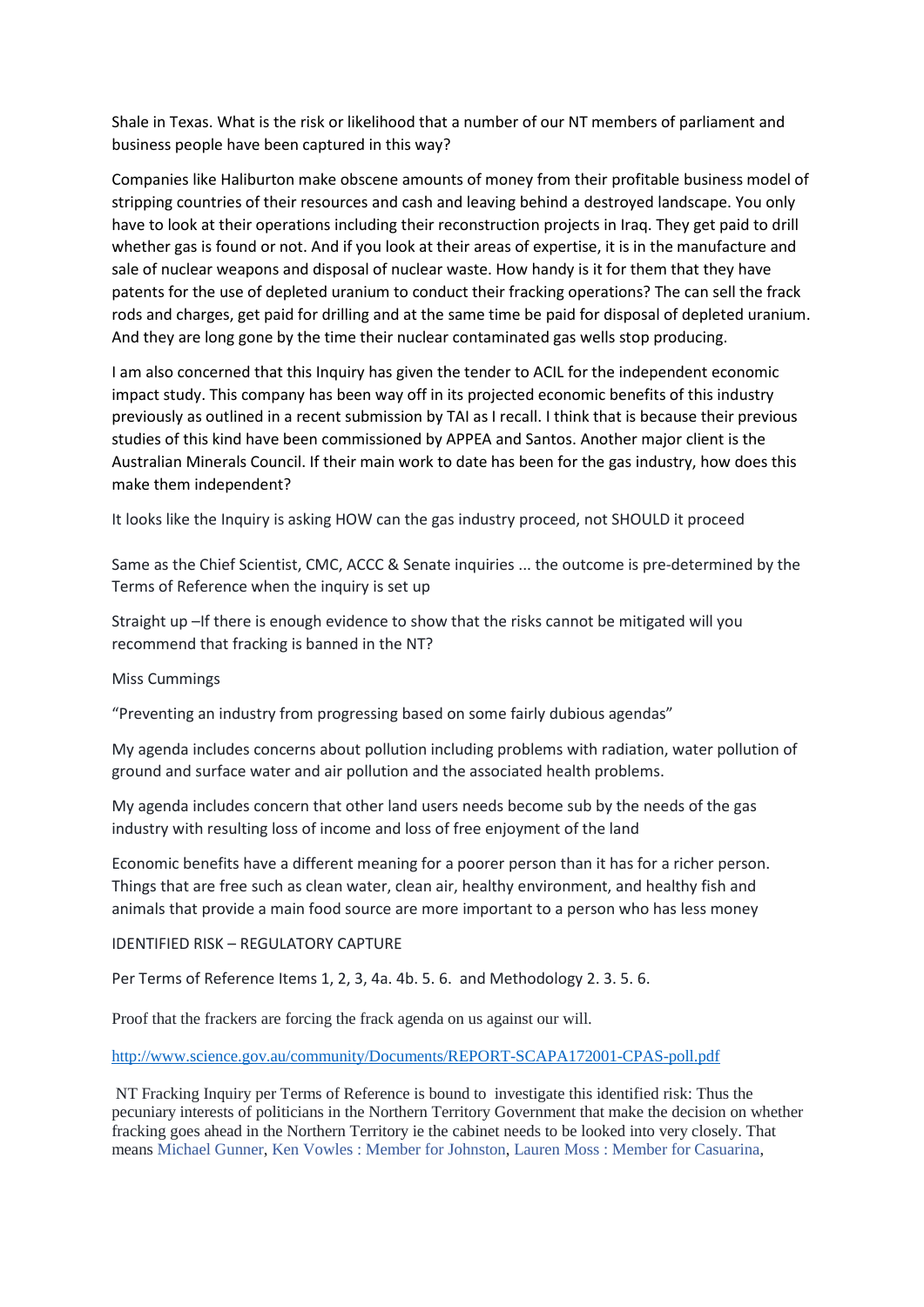[Natasha Fyles: Member for Nightcliff,](https://www.facebook.com/NatashaFylesForNightcliff/?fref=mentions) [Nicole Manison : Member for Wanguri,](https://www.facebook.com/Manison4Wanguri/?fref=mentions) [Gerry McCarthy : Member](https://www.facebook.com/Gerry4Barkly/?fref=mentions)  [for Barkly,](https://www.facebook.com/Gerry4Barkly/?fref=mentions) [Eva Lawler MLA: Member for Drysdale,](https://www.facebook.com/lawler4drysdale/?fref=mentions) [Dale Wakefield MLA: Member for Braitling](https://www.facebook.com/dale4braitling/?fref=mentions)

Also Alastair Shields – CEO of Tourism, Formerly CEO Land Resource Management pecuniary interests with regard to the Risk of Regulatory Capture need to be examined given that:

Alastair has negotiated contracts with Halliburton for the NTG going back decades

Alastair was appointed as Chief Executive Officer of the Department of Land Resource Management in March 2015. Prior to that, he acted as Chief Executive Officer of the Northern Territory Department of Business during 2014, and was Deputy Chief Executive Officer of the Northern Territory Department of the Attorney General and Justice. Alastair was born and educated in Darwin and has more than 35 years of public sector experience in the Northern Territory, most of it at the Northern Territory Department of the Attorney General and Justice and its predecessors. Alastair has been involved in commercial negotiations for major projects in the Northern Territory, such as the North East Gas Interconnector (NEGI) Project, long term lease of the East Arm Port, the AustralAsia Railway, Darwin City Waterfront and the Marine Supply Base. He has qualifications in Law and Accounting and a Masters in Public Administration. He is also the Chair of the AustralAsia Railway He was Corporation Executive Director Policy Prior to joining the Policy Coordination and Implementation Division of the Department of the Chief Minister in July 2007

As Chairman of the AustralAsian Railway Corporation Alastair has closely with Halliburton who have major interests in fracking in the Northern Territory. Per the public record he has been involved in the commercial negotiations for the Mt Isa to Tennant Creek Railway (mining and gas) and the Jemena pipeline that has since been approved by the Northern Territory Government as part of our current major projects budget.

He has been heavily involved in the approval of Petroleum Exploration Licenses in the Northern Territory

His failure to address the complaints and concerns of Katherine residents regarding PFAS contamination of the Tindal Aquifer while he was Chief Executive of the Department of Land and Resource Management when this was directly his responsibility shows his blatant disregard of the safety and health of Katherine residents with regard to their drinking water. His only move on this serious issue was to implement water restrictions in Katherine. Given this and his current influence on the Gunner Government, What are his concerns about the safety of Northern Territory drinking water supplies in general, and the risks to our water supplies from the Onshore Gas Industry in general and fracking in particular?

Alf Leonardi aka Leonardo Da Vinci.

Gunner's Chief of Staff. He has been working with Michael Gunner since 2001 and has been publicly described by our Chief Minister Michael Gunner as a mentor.

Was gifted an APPEA mug by Matt Doman and uses it everytime he has to meet with those opposed to fracking the Territory. Has he declared this in his pecuniary interests? Public information about him is sparce which is surprising given his very long history in government in the NT

Chamber NT Website

www.chambernt.com.au [cached]

In light of the significant economic opportunity the Ichthys Project presents for Darwin and the Northern Territory, and to reinforce relationships between the Northern Territory government and NT business with INPEX and its partners and customers, in February 2010, I accompanied the Hon. Robert Knight (Minister for Asian Relations, Trade, Business and Employment), Brian O'Gallagher (Executive Director, Department of the Chief Minister), Alf Leonardi (Senior Advisor, Office of the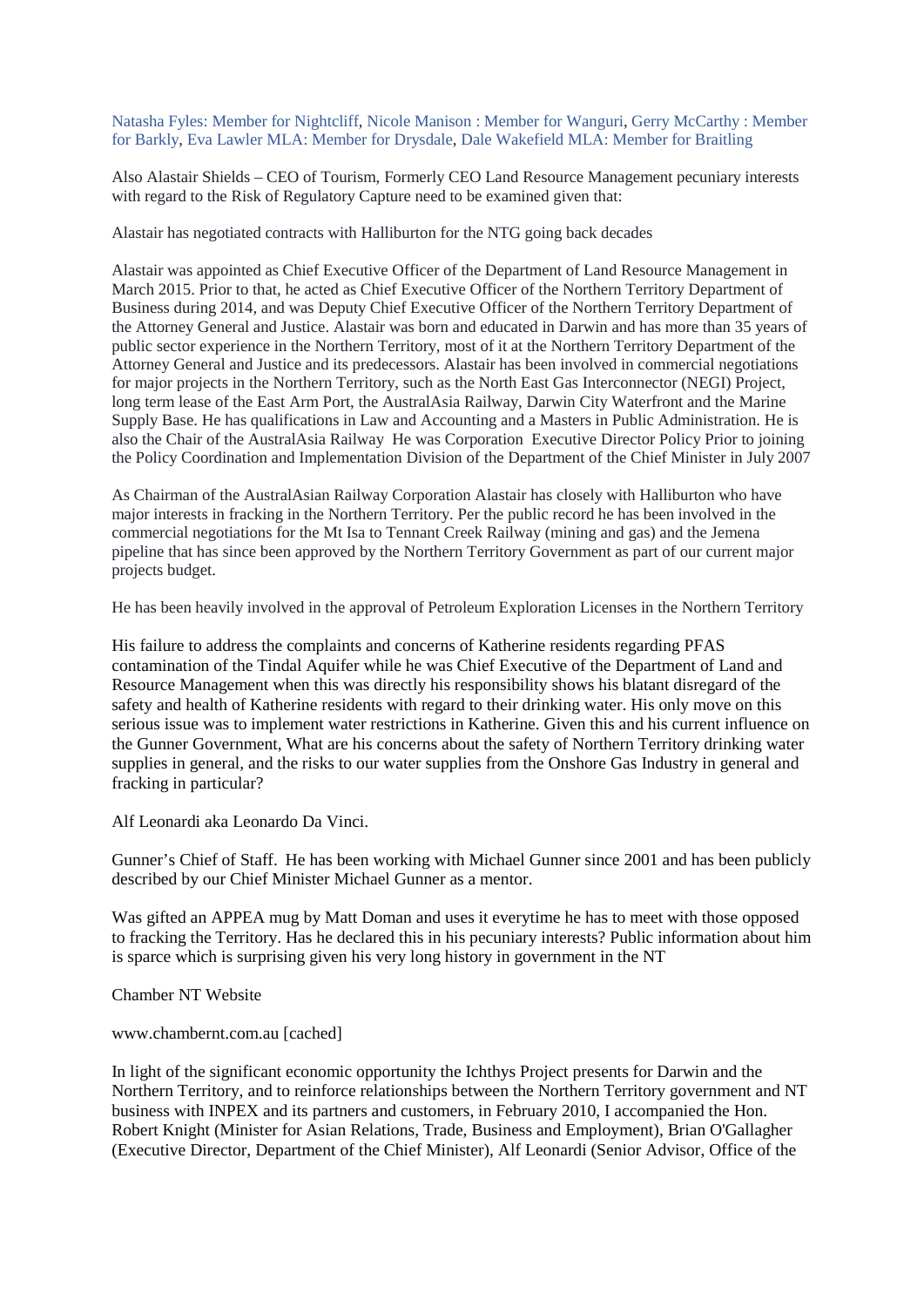Chief Minister) and Kevin Peters (General Manager, NT Industry Capability Network) for strategic meetings with INPEX, JGC, ConocoPhillips and the Tokyo Electric Power Company (Tepco).

(Picture 1 - L-R: Alf Leonardi, Minister Knight, Kevin Peters, Brian O'Gallagher & George Roussos / Picture 2 - L-R: representative from Tepco, Minister Knight & George Roussos

Link on him provided by 1 Territory [https://www.facebook.com/1territory/photos/a.459467014237831.1073741828.445129855671547](https://www.facebook.com/1territory/photos/a.459467014237831.1073741828.445129855671547/757728004411729/?type=3) [/757728004411729/?type=3](https://www.facebook.com/1territory/photos/a.459467014237831.1073741828.445129855671547/757728004411729/?type=3)

1 Territory

August 15 at 8:36pm ·

The real power brokers are bleeding you dry.

Credit to Christopher Walsh from the NT News for this story.

Once again, 1Territory have continually highlighted the issues around "advisors", "staffers", "chiefs of staff" and various other titles the CLP and Labor have for their army of people who are milking Territorians dry of every cent and every public asset we have left.

Labor and the CLP have a "take all, at all costs" approach. The methodology is take everything you can before the "other mob get back in". Thats why after close to 40 years of self government under the CLP and Labor we have nothing. The Territory is a shadow of its former self and we are broke.

The key power broker in Labor is Alf Leonardi. He began work at the member for Fannie Bay Clare Martin's office in the mid 1990's. When Clare Martin became Chief Minister in 2001 Alf continued to built his empire because Alf does not believe in Labor values, Alf has the take all at all costs approach because he believes he deserves it.

At Clare Martin's office back in the day, there was a fella called Michael Gunner. He became Alf's understudy. When Michael Gunner became the member for Fannie Bay after Michael Gunner was gifted the seat from Clare, Alf was by his side. Alf found the puppet he has been searching for.

Alf wanted to get back into the big house and became answerable to no one. He pulled it off and is back there again. Anyone who has been meeting with the Chief Minister can tell you Alf does all the talking and negotiation. Alf is in control.

Here is something for all Labor supporters to consider. Alf Leonardi (and a couple of others) have been in control of your party for close to 20 years and has never been elected, face scrutiny or even apply for a job. This guy is Michael Gunners main man and in control of your party. You as a member are the problem.

Just one final important point. Alf Leonardi will also be calling the shots for the Labor candidates in the Darwin council elections. Note: Labor candidate means anyone remotely associated with Labor.

If Barnaby Joyce can still bang on about the Labor Party's temporary ban because of humanitarian reasons and the impact it had on our national economy and the economy of individuals, then what the hell do they think contaminating the live stock will do to the national economy and our global reputation.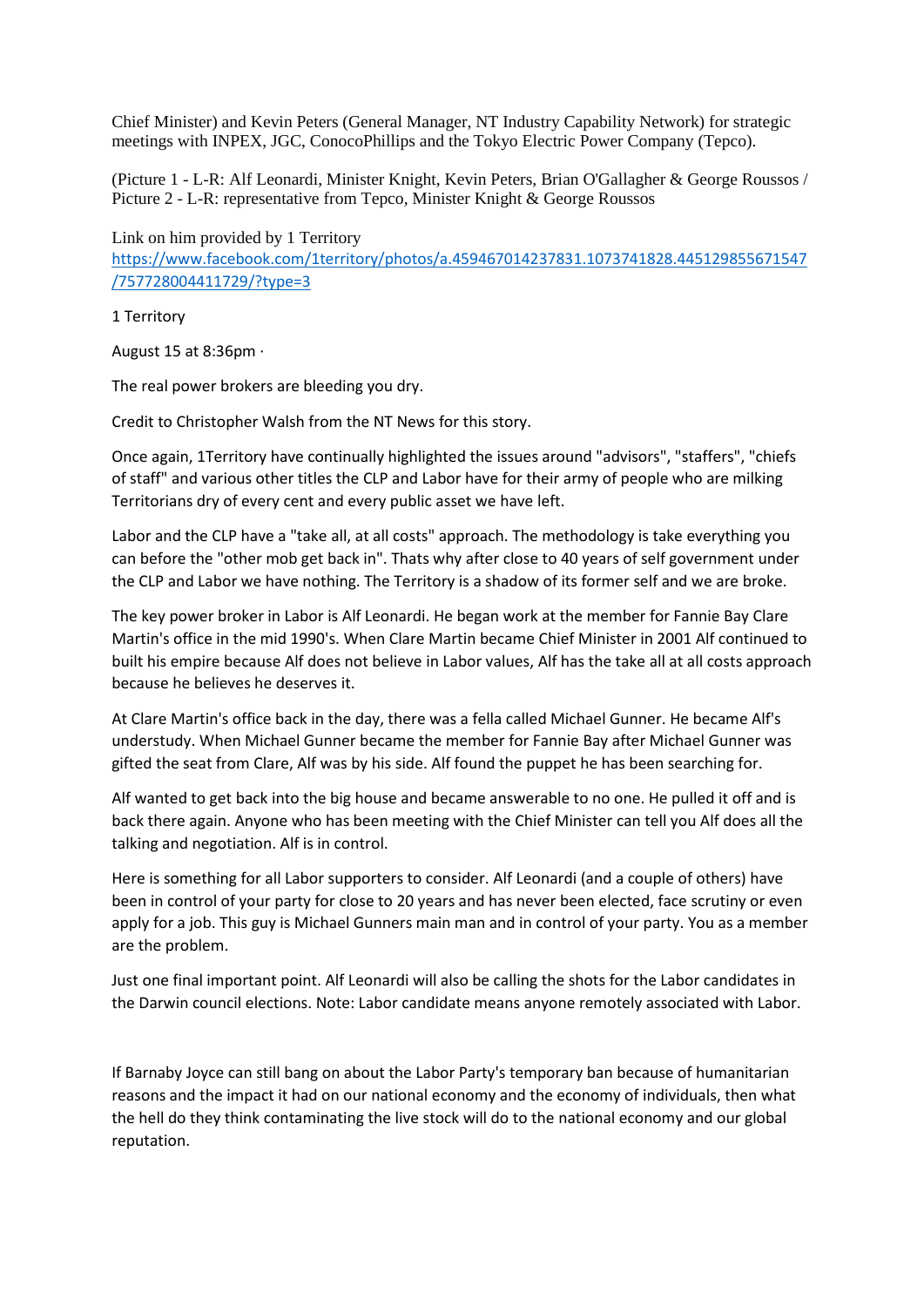They didn't like what I had to say about CSG and fracking from this perspective and they were worried when I mentioned aquifers were being permanently and irreversibly contaminated. Once it gets into the food chain it will bring down our domestic and international agricultural industries.

## End quote from Article

Other Persons of interest connected to APPEA/Matt Doman/Halliburton

Alister Trier – CEO of Department of Primary Industries and Resources (DPIR) that drafted the Petroleum (Environmental) Regulations 2016 that are woefully inadequate and also give all gas companies an out as it excludes all of them from following the regulations if they obtained their licenses prior to 2016. Alistair was appointed to his DPIR role 3 days before Ken Vowles was made Minister for Resources

Given his known connection to and Affiliation with Matt Doman and APPEA and the woeful "Regulations" developed by his department. There appears to be a high risk of Regulatory Capture. Also a lot has been pulled off the DPIR website since March 10 2017. Some of it has been moved across to the Minerals Council – such as an altered version of the Petroleum (Environment) Regulations and other items of interest such as the Environment Management Plan for Origin Energy have disappeared altogether.

2016 Northern Australia Food Futures Conference

www.foodfuturesntfarmers.org.au [cached]

## Alister Trier

Alister's career includes operational management, marketing and strategic development, gained primarily in the international trade and pastoral sectors across Northern Australia, the Middle East and South East Asia. Alister joined the Northern Territory Government in 2002 in the field of Indigenous economic development before being appointed Director of Pastoral Production focusing on the development of the Northern Pastoral Industry. In 2009 Alister was appointed to the position of Executive Director Minerals and Energy with responsibility for mining approvals and performance and investment attraction in the minerals and energy sectors. Alister was appointed to the position of Chief Executive of the Department of Primary Industry and Fisheries in 2012 and continues to work closely with industry to lead the growth of the agriculture, forestry and fishing sectors and to strongly contribute to North Australian development.

www.aventedge.com

#### Alister Trier

Chief Executive Department of Primary Industry and Fisheries, Northern Territory Government Read more As the Chief Executive, Alister's vision is to see a flourishing Northern Territory economy underpinned by profitable and sustainable primary industries and fisheries. Alister's career includes operational management, marketing and strategic development, gained primarily in the international trade and pastoral sectors across Northern Australia, the Middle East and South East Asia. Alister joined the Northern Territory Government in 2002 in the field of Indigenous economic development before being appointed Director of Pastoral Production focusing on the development of the Northern Pastoral Industry. In 2009 Alister was appointed to the position of Executive Director Minerals and Energy with responsibility for mining approvals and performance and investment attraction in the minerals and energy sectors. Alister was appointed to the position of Chief Executive of the Department of Primary Industry and Fisheries in 2012 and continues to work closely with industry to lead the growth of the agriculture, forestry and fishing sectors and to strongly contribute to North Australian development.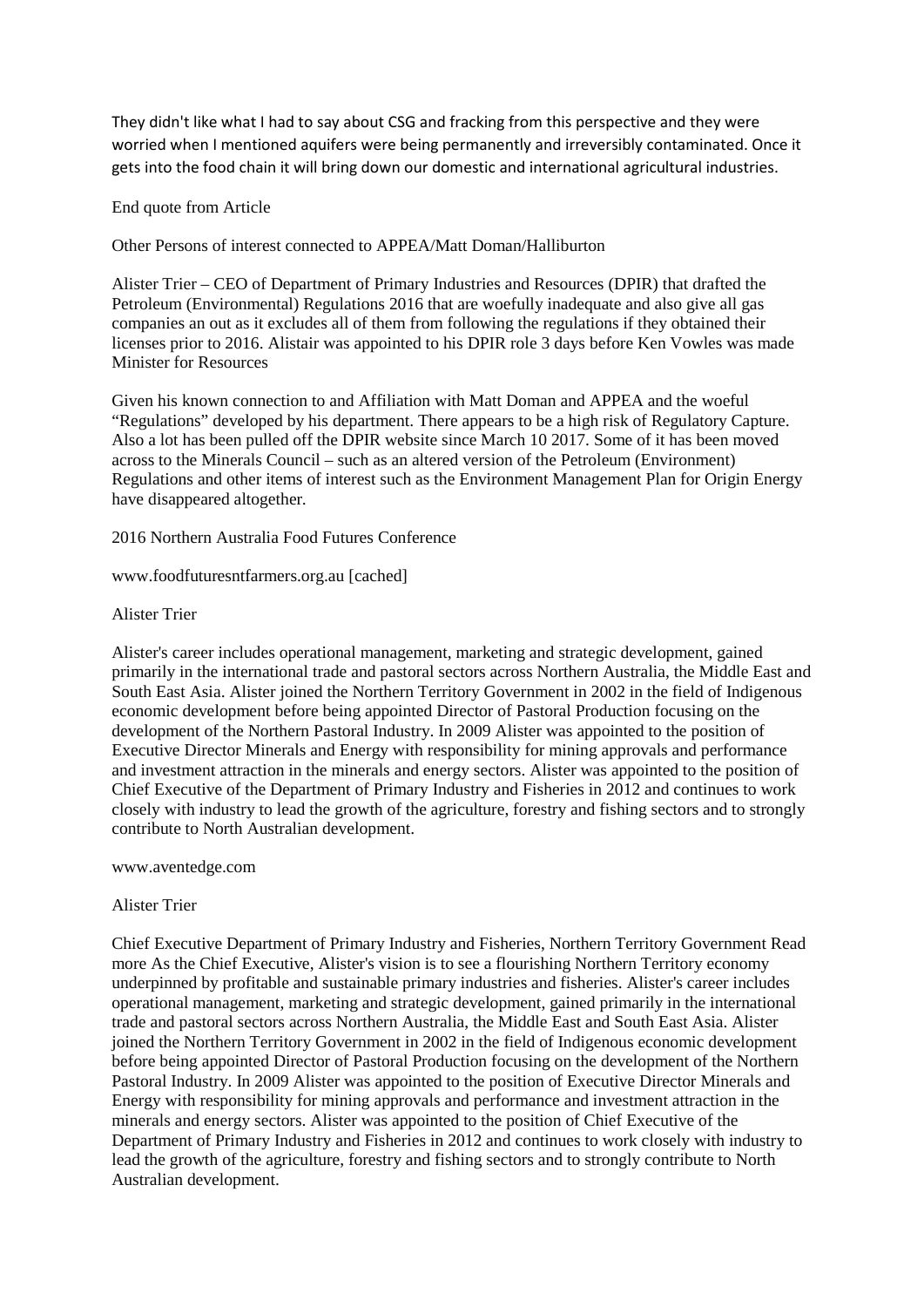Department of Primary Industry and Fisheries, 2013/2014 (Paper 1059) 481

www.nt.gov.au

# ALISTER TRIER

Chief Executive 27 August 2015 Northern Territory Government

www.aventedge.com

Alister Trier

Chief Executive Department of Primary Industry

Australian Rural Leadership Foundation

rural-leaders.com.au [cached]

Dennis Bree – CEO PAWA

Charlie Phillips

Friday 17 October 2014, 456

Ms Delia Lawrie, re email

Charlie Phillips, regarding application to access information under the *Information Act (NT)*, requesting information held by the Department of the Chief **Minister** in relation to payment of \$1 million to Tiwi Resources, an entity nominated by the Tiwi Land Council, Taya Petsheny, Manager, Management Accounting and

Reporting, dated 28 August 2014 (Paper 1026) (Mr Vowles) 457

Mr Charlie Phillips, re Application for review of Notice of Decision NTTIR2014/7, seeking review of the decision by the Department of Treasury and Finance dated 26 August 2014 that no information relating to your request was found pursuant to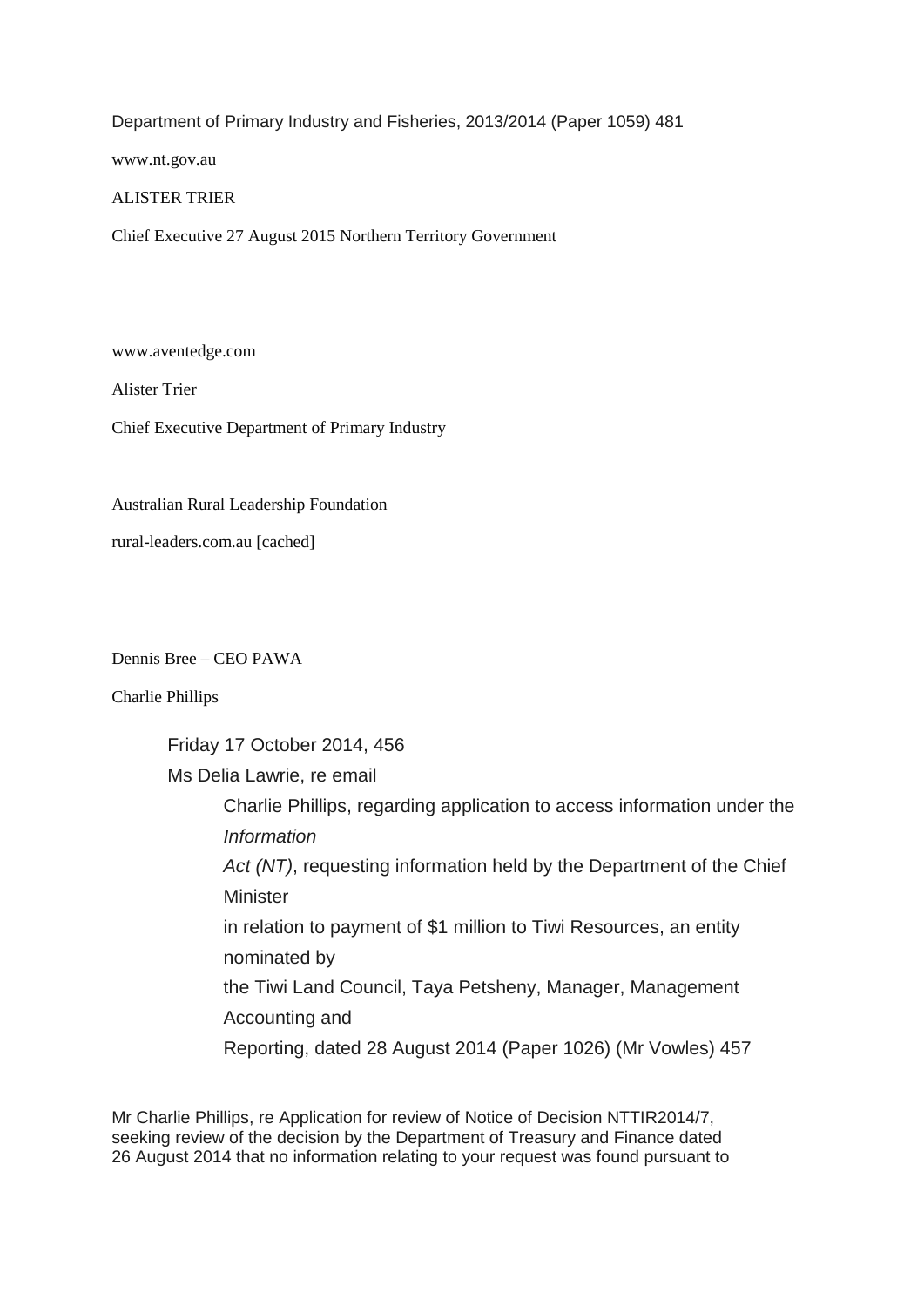section 38(1)(a) of the *Information Act* (reference NTTIR2014/7) (Paper 1025) (Mr Vowles) 457

Department of Land Resource Management, 2013/2014 (Paper 1071) 486

Dennis Bree CEO Land Development Corporation

Level 2 37 Woods Street

Darwin, Northern Territory,0800

Australia

Background Information

Employment History

//www.localgovernment.nt.gov.au/

Chief Executive Officer

Land Development Corporation

Chief Executive Officer

Department of Business and Employment

Deputy Chief Executive Officer

Department of the Chief Minister

Affiliations

Tourism NT

Advisory Board Member

Desert Knowledge CRC

Industry Advisor

Local Government Association of the Northern Territory

Core Advisory Board Member

NT Government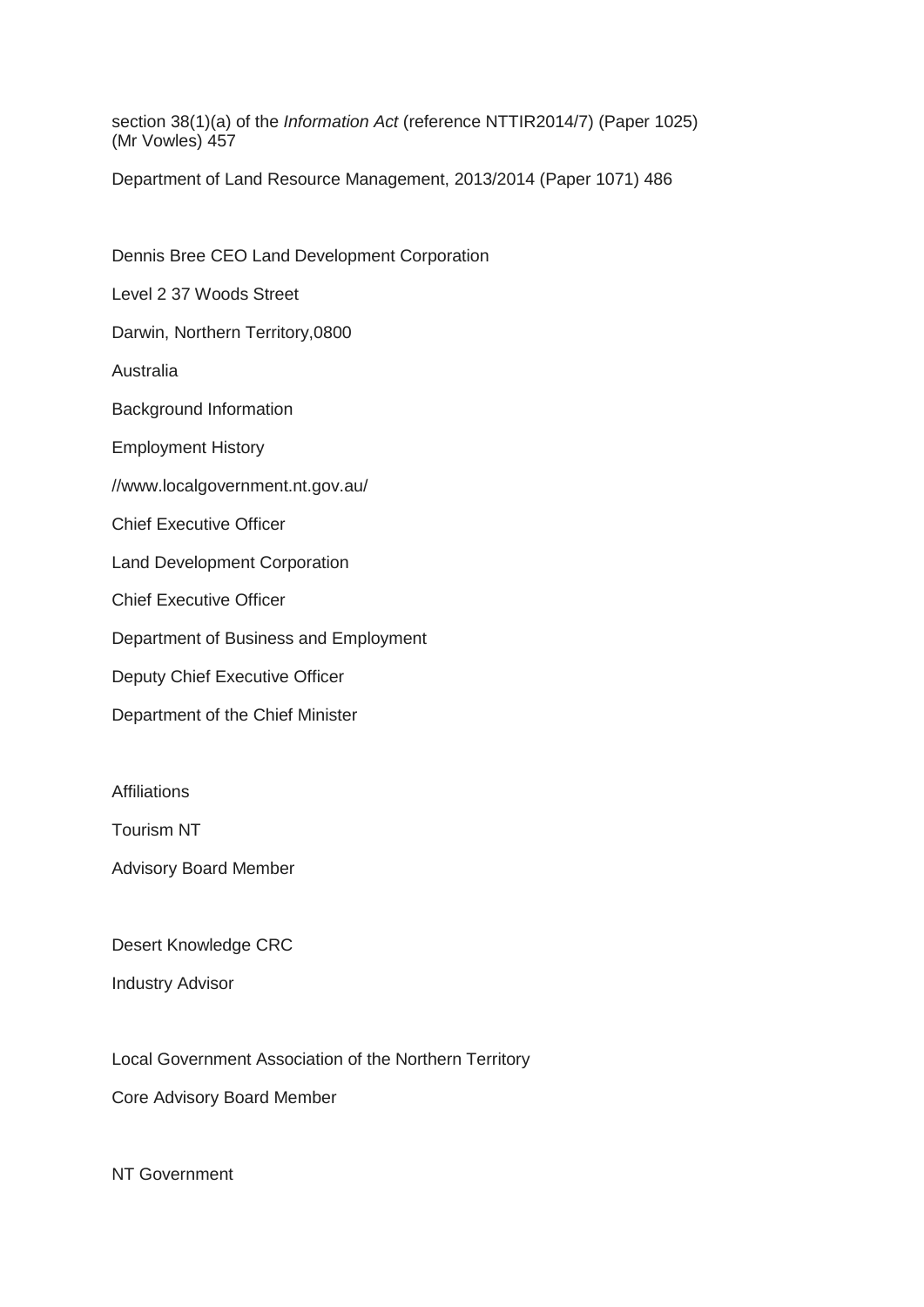# Delegate

Northern Territory Government Chief of Staff To the Chief Minister

Web References(23 Total References)

Board Overview: Land Development Corporation www.landdevcorp.nt.gov.au [cached]

Ms Elizabeth Ganter -

naru.anu.edu.au [cached]

Mr Dennis Bree, Northern Territory Department of Business and Employment

DHLGRS - Local Government | Local Government Advisory Board www.localgovernment.nt.gov.au [cached] Dennis Bree - Department of the Chief Minister Tourism NT Advisory Board www.tourismnt.com.au [cached] (Alastair Sheilds CEO) Dennis Bree

www.pfes.nt.gov.au

Madam Speaker Jane Aagard and Chief of Staff Dennis Bree.

Land Development Corporation Amendment Bill 2014 (Serial 90) 469, 473

The risk of Regulatory Capture of the Northern Territory Government by vested interests in the Onshore Petroleum Gas Industry means that the Northern Territory Government could decide to allow